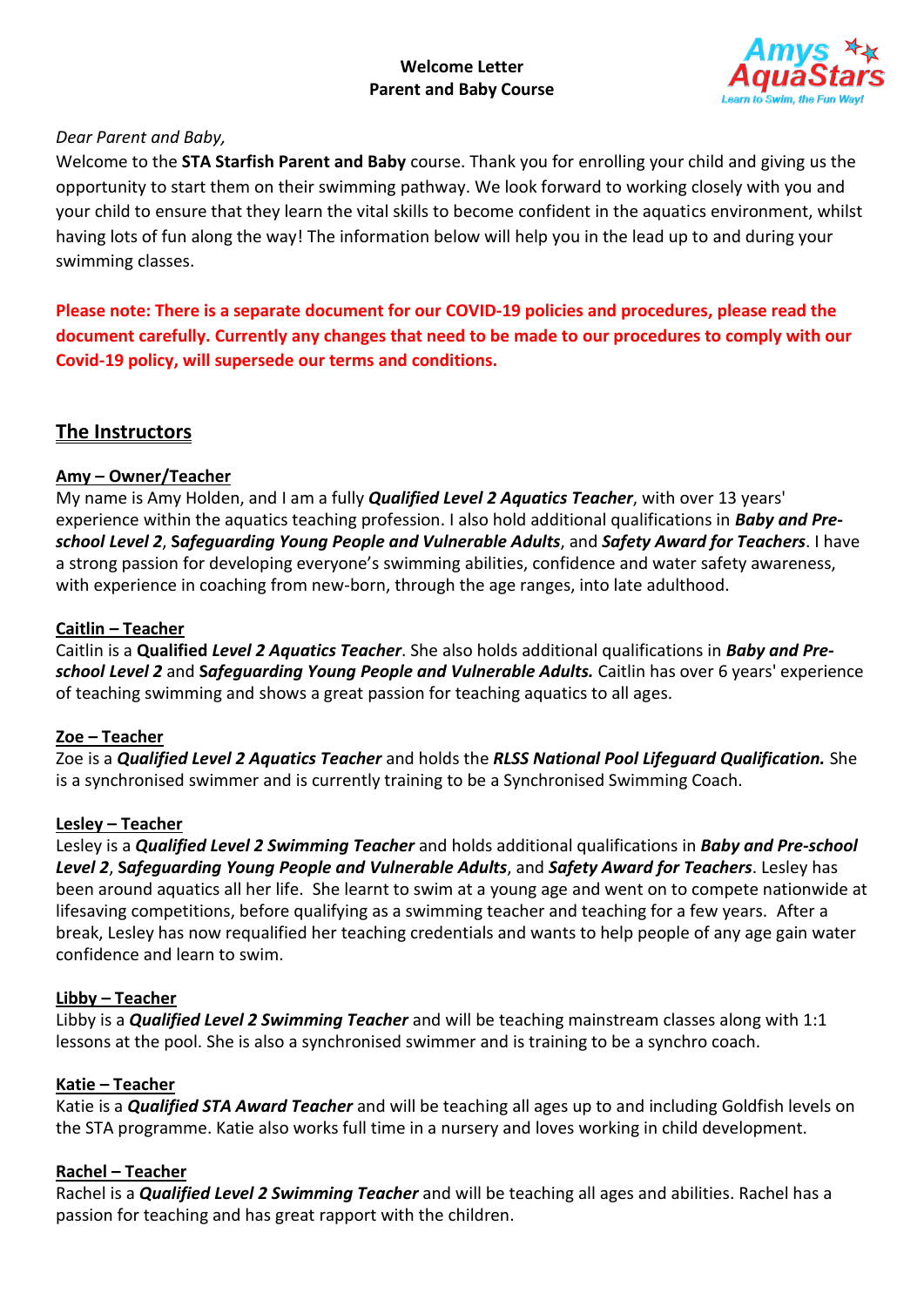

### **Jack – Assistant**

Jack is a keen swimmer and will be assisting us at the pool. We are looking forward to supporting Jack in his swim teaching pathway.

# **Levels**

The course content will follow the **STA's** (Swimming Teachers Association) **Starfish Programme**, which is an *innovative* series of six progressive awards designed to introduce babies to a water adventure where confidence and safety skills are introduced. Further details of the Starfish Programme can be found on our website.

# **Venues**

### *Longton Pool, 120 Marsh Lane, Longton, PR4 5YL.*

Parking is available at the venue. There are changing rooms at Longton Pool but please note there are no shower facilities available.

### *Walton Le Dale Pool, Walton Le Dale Primary School, Severn Drive, Walton Le Dale, PR5 4TD.*

Parking is available at the venue (school car park). The pool is clearly signposted to the left of the building. There are changing rooms at Walton Le Dale but please note there are no shower facilities available.

### Please note, rules for all venues are as follows:

- No food or drink is allowed in the building.
- No outdoor footwear is allowed on poolside.
- Parents/guardians are always fully responsible for their children, please ensure you are on site throughout the lesson.
- The use of profanity, verbal threats or any act of violence, will not be tolerated, at any time. Anyone using these kinds of actions will be asked to leave and may not be allowed to return to lessons.

### **Preparation for Sessions**

Please try to arrive 10 minutes before the start of the class to allow time to prepare for the session.

You will need to bring along the following with you for during and after the session:

- Disposable swim nappy
- Re-usable swim nappy (I recommend wearing both the disposable nappy and the re-usable one (to avoid any leakage into the pool especially in young babies)
- Warm swimsuit for baby we recommend Konfidence swimwear for which you receive 10% discount using the code **AMYSAQUASTARS** (**https://www.konfidence.co.uk/?ref=amysaquastars)**
- 2 towels for baby
- Parent's swimsuit and towel

### **Course Fees & Conditions**

The full course fee is payable at time of booking to secure your place. Payment via Direct Debit is preferred, set up details will be sent with invoices along with our Direct Debit Guarantee. Payment can also be made either by cash or bank transfer prior to payment due date. Apologies, we do not accept cheques as method of payment. If paying by cash, please place correct amount in a sealed envelope with the child's